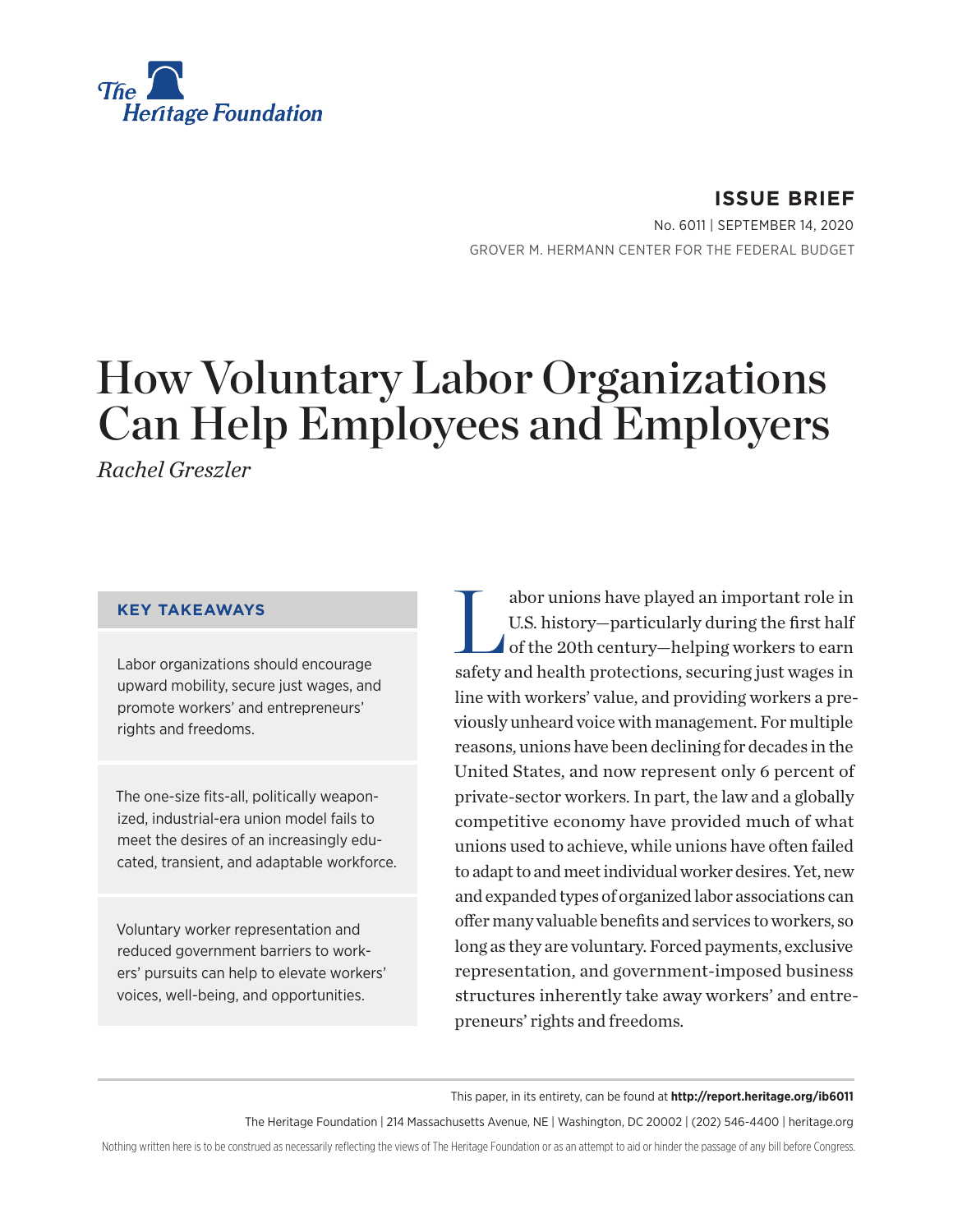## The Decline of Unions in the United States

While almost 35 percent of all workers belonged to labor unions in the 1950s, only 10 percent of all workers, and just 6 percent of private-sector workers, belong to them today.<sup>1</sup> Traditionally, in states where private-sector workers can choose not to pay a union, membership is significantly lower just over 2 percent in North Carolina and South Carolina, compared to over 21 percent in New York and Hawaii.2

In part, that is because many rights and conditions that unions used to secure for workers are now codified in law. Moreover, the globally competitive economy has simultaneously weakened unions and empowered workers. For example, when the only cars Americans could buy were those produced in the United States, by members of the United Auto Workers, the union could impose above-market compensation without the threat of competition. But higher costs meant higher prices, fewer people able to afford cars, and fewer workers needed to produce them. Domestic auto production today is less than half of what it was just two decades ago,<sup>3</sup> and unions undoubtedly contributed to shuttered auto manufacturing plants through their excessive compensation demands (two-thirds higher than foreign competitors)<sup>4</sup> as well as the red tape and restrictive work rules they imposed. Meanwhile, a globally competitive labor market helps workers to leave undesirable, unjust, or unrewarding jobs and pursue better opportunities.

The largely unchanged industrial-era union model is not well suited to the increasingly educated, transient, and adaptable workforce. The shift away from lower-skilled manufacturing jobs toward higher-skilled manufacturing<sup>5</sup> and more service-oriented jobs<sup>6</sup> has rendered one-size-fits-all union policies and pay scales ineffective and undesirable for many workers and companies. Unlike a 1950s assembly line where workers clocked in at 9 a.m. and out at 5 p.m., and everyone produced 20 widgets a day, few jobs today are so clear cut or routine, and most workers want to be recognized for their unique contributions. Yet, instead of adapting, unions have maintained rigid compensation and workplace structures that restrict increases in productivity and pay.7

Finally, unions have often turned their focus from individual member representation to political engagement. Up to one- third of workers' dues go to unions' political and ideological activities, with some unions spending more on politics than on representing their own members.8 This focus on political candidates and causes is evidenced by AFL-CIO union leader Richard Trumpka's *quid pro quo* threat to congressional lawmakers ahead of a vote on a union-backed bill:<sup>9</sup> "And to those who would oppose, delay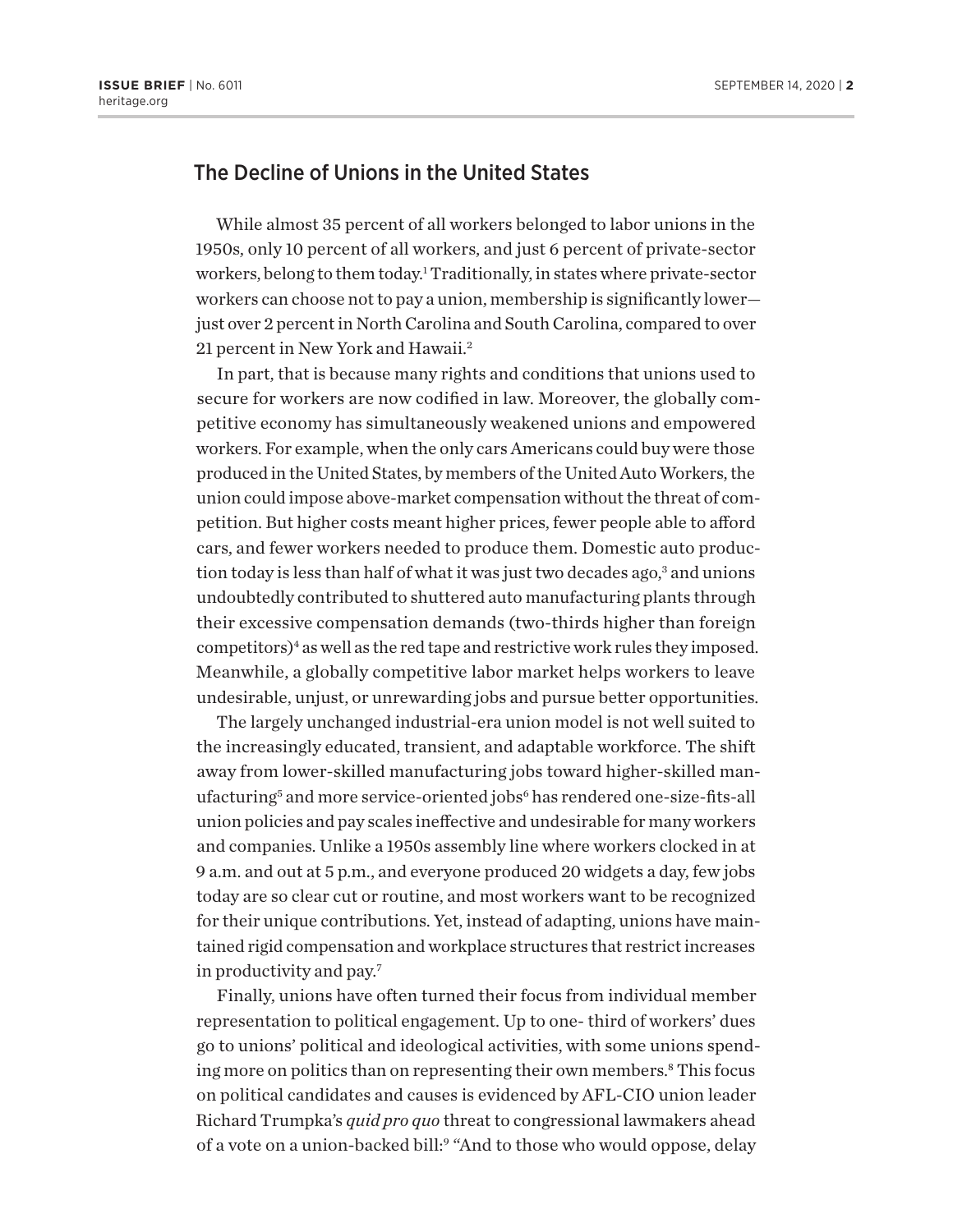or derail this legislation—do not ask the labor movement for a dollar or a door knock, We won't be coming."10 Many workers have been turned off by unions' political activism, their use of intimidation $<sup>11</sup>$  and deceit<sup>12</sup> to gain</sup> members, and union corruption.<sup>13</sup>

#### Worker Desires and Employer Interests: The Two Can, and Do, Align

Unions thrive on adversarial relationships and strong-arm tactics, pitting employees against employers and preferring the role of bully instead of benevolent mediator. This is counter to the amicable relationships that workers and employers desire with one another, and it is counter to employers' and employees' mutual dependency on one another. It can also hurt innocent bystanders, such as patients who become the victims of nurses' strikes.<sup>14</sup>

Policies like performance-based pay and bonuses, voluntary paid-family-leave benefits, and promotions from within help workers to grow and help companies to succeed. Direct communication is also mutually beneficial whether it is a worker being able to negotiate a schedule or compensation package that meets her unique needs, or an employer receiving valuable employee input and ideas on how to improve the company, everyone benefits from his or her voice being heard.

So how can workers and employers have more communications with, and investment in, one another? The solution is voluntary engagement, absent the strong arm of unions or the heavy hand of government. Workers should never be forced to pay for services they do not desire, nor should they be prevented from choosing their own representation or representing themselves when talking or negotiating with their employer. Likewise, employers should not have to succumb to micromanagement by an outside organization in order to meet worker desires. Neither side should be micromanaged by government regulations that prohibit choices or shut off opportunities.

The following models offer ways to improve upon employee and employer relations, for workers' voices to be heard, and for both workers and employers to grow and succeed:

**Worker-Choice Arrangements.**15 The union exclusivity model is flawed on both sides: Workers in a unionized workplace can be forced to pay for representation they do not desire (94 percent of union members never voted for a union) and can be prevented from communicating or negotiating directly with their employer.16 Meanwhile, unions must represent all workers, including those in right-to-work states and public employees' unions, who choose not to join the union and do not pay union dues.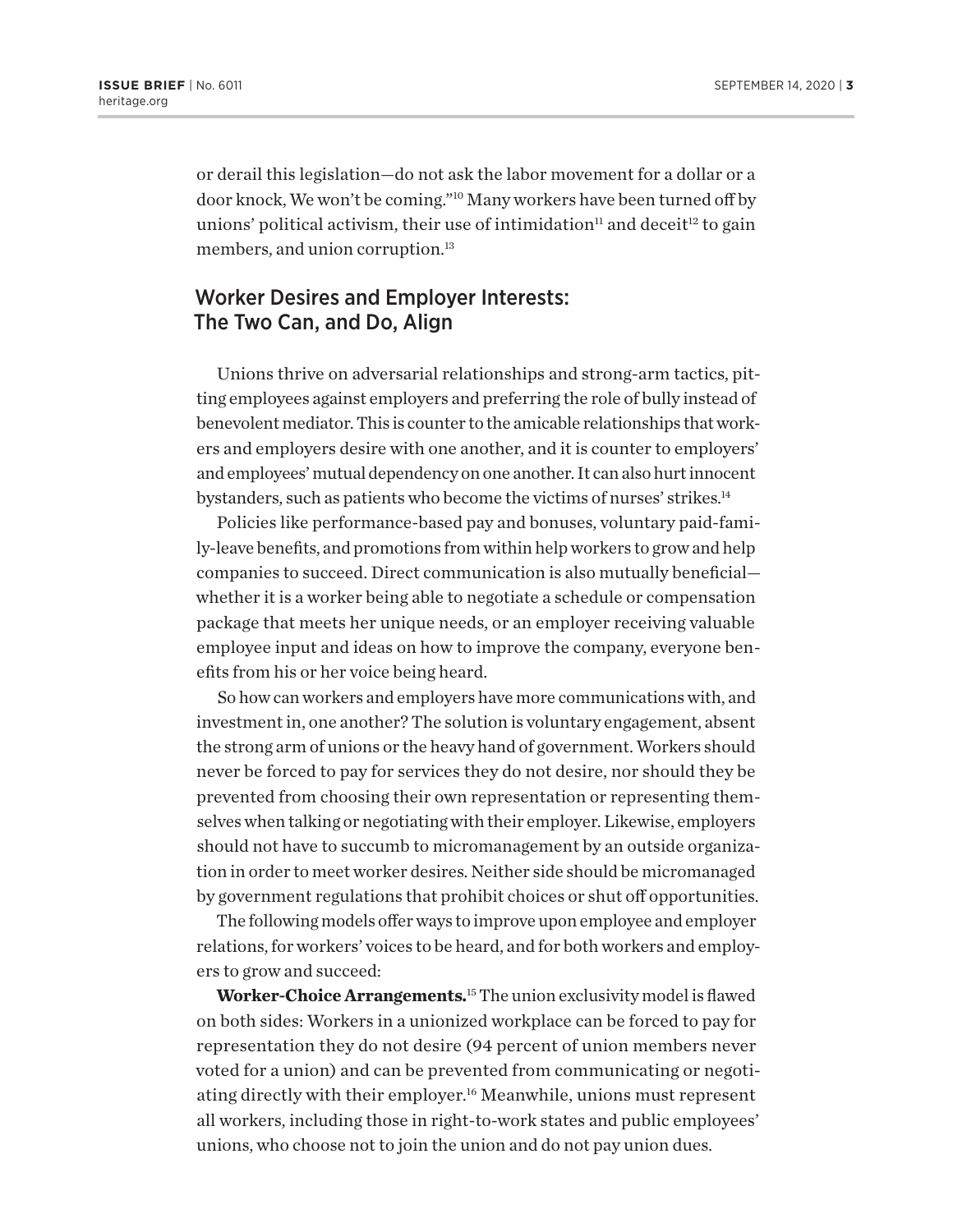Forced solidarity is unjust and unhelpful. States on behalf of their public employees and Congress on behalf of private-sector workers could free unions from the so-called free-rider problem by enacting worker-choice models where unions still bargain collectively, but only on behalf of the members they represent.17 Workers who want the benefits of the union would have to pay union dues, and those who do not could choose their own representation. Unions could even allow workers to pick and choose the services they want to contract with the union to receive.

**Professional Worker Organizations.**18 Workers do not have to be employed by the same company or even in the same field of work in order to organize around shared interests and pool their resources to obtain benefits, such as health insurance at a lower cost. The Association of Independent Doctors is a professional organization that provides a collective voice for independent doctors who previously lacked organization and combined power, while also offering reduced-cost insurance. The dues-free Freelancer's Union has attracted nearly half a million workers across very diverse professions and wide income ranges by providing things that workers value, such as education, insurance benefits, and advocacy for their professional interests. An advantage of professional organizations is that workers can take their benefits with them from one job, contract, or gig to another.

**Education and Certification.** As technology and trade continue to alter the workplace, unions or worker associations could provide valuable education and voluntary certifications to help to prepare workers for changes within their own career or help them to gain the skills and experience for a new type of work. Some unions do provide valuable worker training; expanding training beyond the job that workers already perform could be particularly beneficial for workers in declining industries. Certifications can also improve workers' job options by serving as a trusted measure of knowledge and experience.

**Representation Services.** Unions have often focused on compensation, but the typical seniority-based structures that unions impose do not make sense for workplaces with a wide range of positions, skills, and expertise. Moreover, union-negotiated pension benefits are less valuable as many workers do not plan to stay in the same job or profession for their entire career. Yet, without dictating compensation, unions could still provide value through things like representation services and setting minimum salary requirements, while allowing individual workers to negotiate their compensation packages directly with their employer. This is the type of structure that the Major League Baseball Players Association provides, for instance.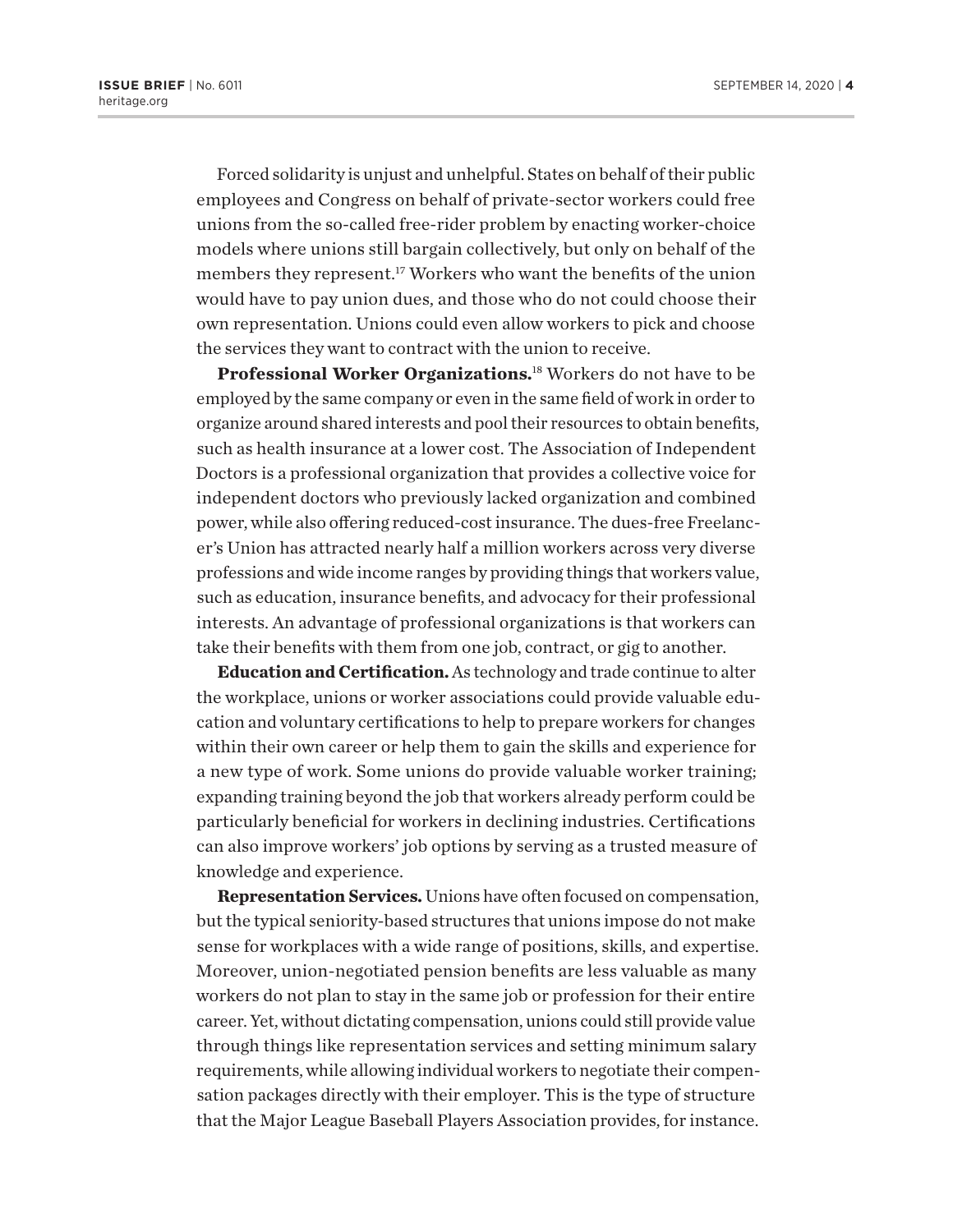### Government's Role in Promoting Wage Growth and Worker Flexibility

Government attempts to micromanage private companies' compensation structures or dictate their employer and employee relations result in destroyed jobs, lower incomes, and fewer businesses. The only lasting way to increase workers' well-being is by helping them to become more productive and by reducing barriers that prevent them from achieving their desires.<sup>19</sup> To that end, policymakers should:<sup>20</sup>

- **Allow worker-choice agreements** so that workers are not forced to pay fees to or be represented by unions, and so that unions are not forced to represent workers who are not dues-paying members.
- <sup>l</sup> **Reduce regulations to free up resources for more productive uses.** When entrepreneurs face fewer barriers to entry, they create more jobs. And when businesses do not have to comply with costly and unwarranted regulations, they have more resources to devote to raising wages, and educating and promoting workers.
- <sup>l</sup> **Allow the private sector to provide benefits that workers desire**, such as the ability to accrue paid time off. $21$
- <sup>l</sup> **Allow accessible, affordable, and portable worker benefits.** The average worker will change jobs 12 times throughout his career, but no one wants to roll over his 401(k) or change health insurance 12 times. Current policies make it difficult for workers to obtain portable benefits.
- **Protect union-members' pensions** by applying the same rules and regulations to union pensions as to non-union pensions.22
- **Refuse to close doors to work opportunities.** Excessive wage regulations, prohibitions on independent work options, and attempting to redefine entire business models all limit income and growth opportunities.

The massive decline in unionization in the U.S. demonstrates the diminishing value of unions. Yet, worker desires for upward mobility and increasing flexibility show that worker voices are as important today as they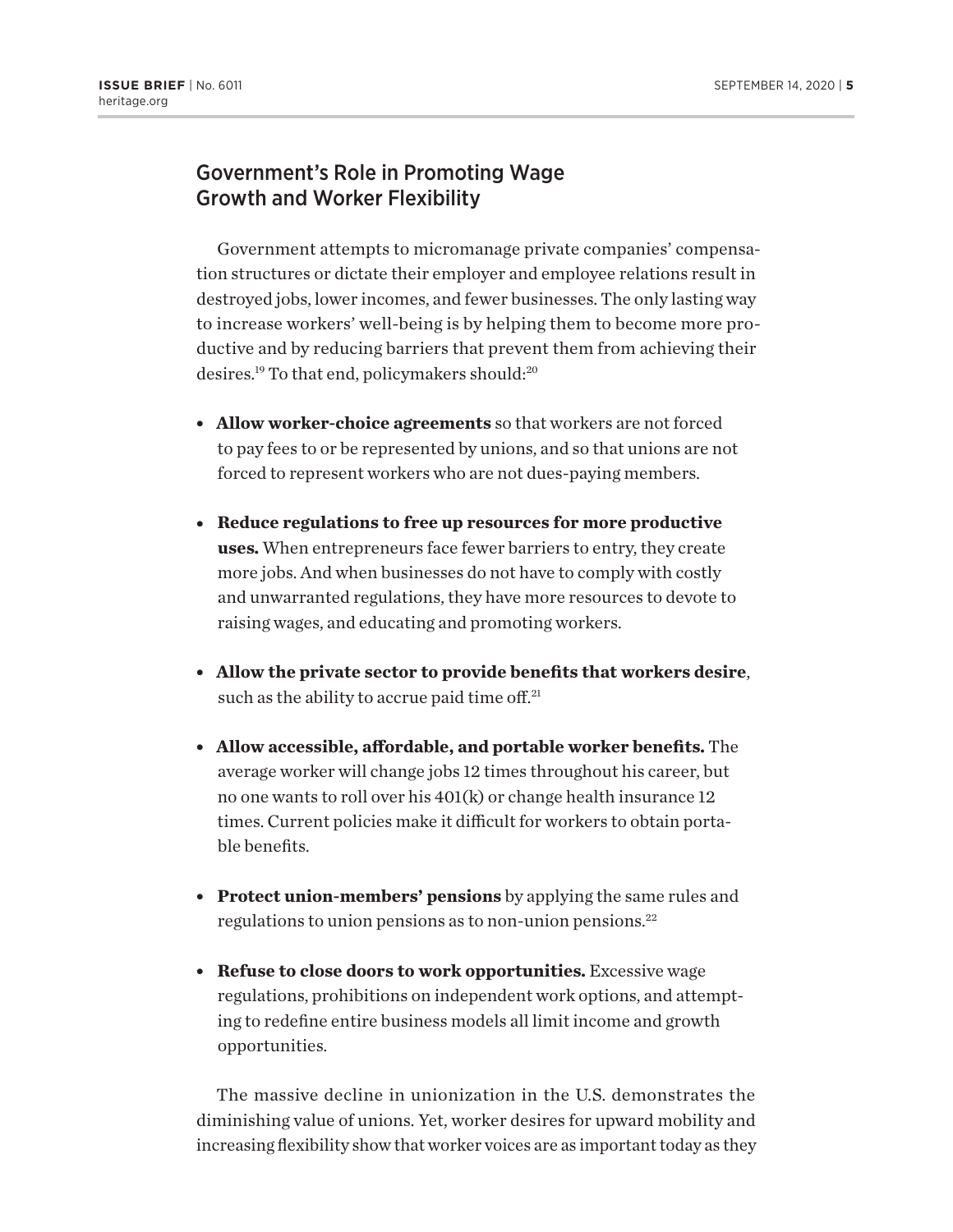ever have been. By definition, forced unionization and exclusive representation muffle the voices, deny the rights, and extract the earnings of at least a minority of workers. That does not mean that collective labor organizations are dead; it does mean that a transformation to voluntary worker associations is required. Choice-based worker representation accompanied by reduced government barriers to worker pursuits can help to elevate worker voices, improve their well-being, and expand their opportunities.

Rachel Greszler is Research Fellow in Economics, Budgets, and Entitlements in the Grover M. Hermann Center for the Federal Budget, of the Institute for Economic Freedom, at The Heritage Foundation.